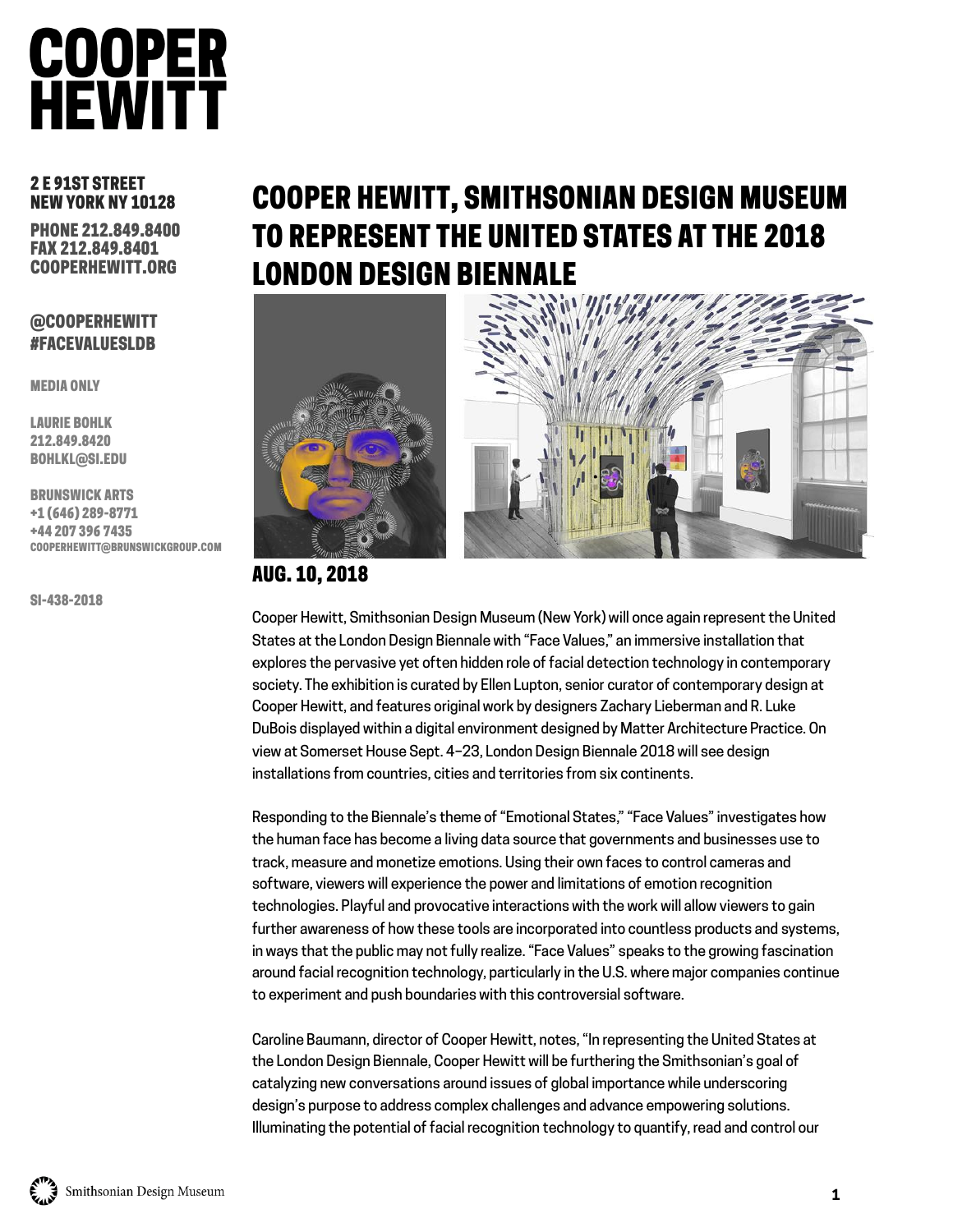# **COOPER<br>HEWITT**

moods and movements, 'Face Values' encourages participants to consider the vast capabilities and unforeseen consequences of this rapidly evolving field of digital design."

Lieberman and DuBois' installations directly engage the viewer in a public performance of emotion to demonstrate how machine-learning technologies evaluate people's behaviors and assess their identities. Each piece produces new composite portraits of viewers based on how the system reads their facial features and emotions. In Lieberman's piece, the new portrait is created by mixing the viewer's face with expressions generated by other visitors, while in DuBois' work a computer instructs viewers in a commanding voice to enact a series of different emotions toward the screen. The system then creates the new portrait based on an average of these reactions and calculates each visitor's identity and emotional state. A garden of synthetic three-dimensional reeds designed by Matter Architecture Practice serve as the backdrop for Lieberman and DuBois' installations, evoking a strange marriage of nature and technology. The exhibition will be supported by designer and historian Jessica Helfand's visual essay, which explains how scientists, criminologists and beauty experts have tried to quantify the human face.

"Across history, artists, designers and scientists have sought to codify facial features and emotional states," Lupton said. "It is only in our present time, however, that the products that we use can now read our emotions and develop their own perceptions of who we are. In bringing together these works of design, architecture and scholarship, 'Face Values' allows us to view today's technologies in relation to a broader cultural and scientific history, as well as expand our understanding of how technology and design are forever changing both our digital and physical lives."

Cooper Hewitt, Smithsonian Design Museum's installation at the London Design Biennale is made possible by the Secretary/Under Secretaries of the Smithsonian and the Smithsonian National Board.

#### ABOUT THE DESIGNERS

**DuBois** explores temporal, verbal and visual structures through music, art and technology. He is the director of the Brooklyn Experimental Media Center at the NYU Tandon School of Engineering, where he and his students explore the implications of new technologies for individuals and society. His work expands the limits of portraiture in the digital age by linking human identity to data and social networks.

**Lieberman** uses technology to augment the body's ability to communicate. He is the creator of openFrameworks, a tool for creative coding, and he is founder of the School for Poetic Computation in Brooklyn. EyeWriter, an eye-tracking interface designed for people with paralysis, won Design of the Year (Interactive) 2010 from the London Design Museum. Lieberman's work actively explores the human face as a controller and interface for software.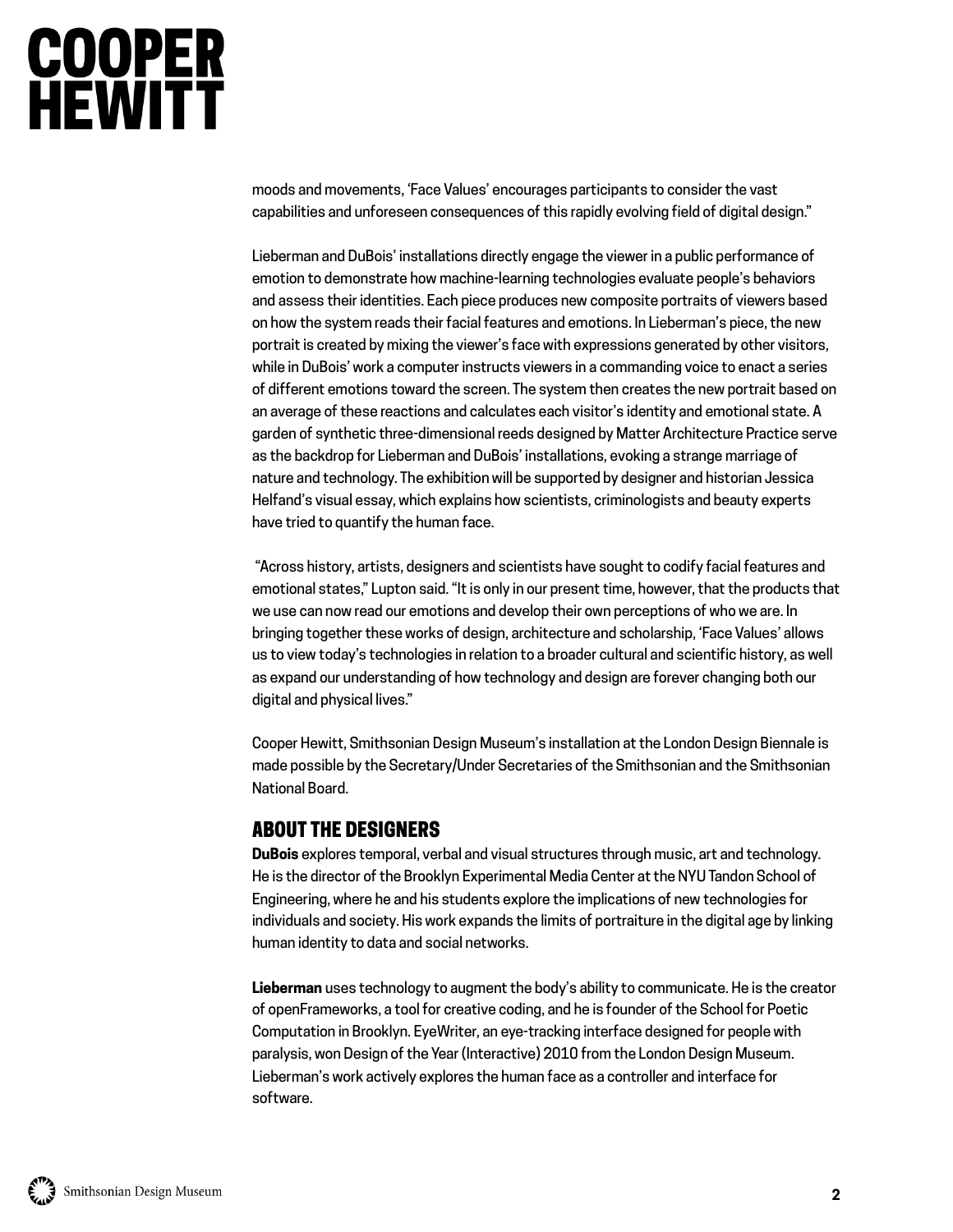# **COOPER<br>HEWITT**

**Matter Architecture Practice** is co-directed by Sandra Wheeler and Alfred Zollinger. Matter has received top honors for its work in exhibition design, which seeks to tell complex stories about data and society through engaging, physically rich environments. Matter was a finalist of the PS1/MoMA Young Architects Program and the winner of AIA New Practices New York, a juried selection recognizing up-and-coming, innovative firms in the city.

#### ABOUT COOPER HEWITT

Founded in 1897, Cooper Hewitt is the only museum in the United States devoted exclusively to historic and contemporary design. Cooper Hewitt is America's design museum. Inclusive, innovative, and experimental, the museum's dynamic exhibitions, education programs, master's program, publications, and online resources inspire, educate, and empower people through design. An integral part of the Smithsonian Institution—the world's largest museum and research complex—Cooper Hewitt is located on New York City's Museum Mile in the historic, landmark Carnegie Mansion. Steward of one of the world's most diverse and comprehensive design collections—over 210,000 objects that range from an ancient Egyptian faience cup dating to about 1100 BCE to contemporary 3D-printed objects and digital code—Cooper Hewitt welcomes everyone to discover the importance of design and its power to change the world. Visit Cooper Hewitt's website at www.cooperhewitt.org and follow the museum on Instagram, Twitter and Facebook.

#### ABOUT LONDON DESIGN BIENNALE

London Design Biennale 2018 is devoted to the theme "Emotional States." Taking over the entirety of Somerset House, including the Edmond J. Safra Fountain Court and River Terrace, it will explore big questions and ideas about sustainability, migration, pollution, energy, cities and social equality. Visitors will enjoy engaging and interactive installations, innovations and proposed design solutions from 40 countries, cities and territories—all in an immersive, inspiring and entertaining tour of the world.

Sir John Sorrell CBE, president and Ben Evans, executive director.

London Design Biennale's International Advisory Committee and Jury 2018: Paola Antonelli, Adelia Borges, Tristram Hunt, Hadeel Ibrahim, Mitra Khoubrou, James Lingwood MBE, Ana Elena Mallet, Professor Jeremy Myerson, Kayoko Ota, Jonathan Reekie CBE, Lord Richard Rogers of Riverside CH, Sir John Sorrell CBE, Ben Evans and Christopher Turner.

#### ABOUT SOMERSET HOUSE

A unique part of the London cultural scene, Somerset House is a historic building where surprising and original work comes to life. From its 18th-century origins, Somerset House has been a center for debate and discussion—an intellectual powerhouse for the nation. Somerset House is today a key cultural destination in London in which to experience a broad range of artistic activity, engage with artists, designers and makers and be a part of a major creative forum—an environment that is relaxed, welcoming and inspirational to visit while providing a stimulating workplace for the cultural and creative industries.